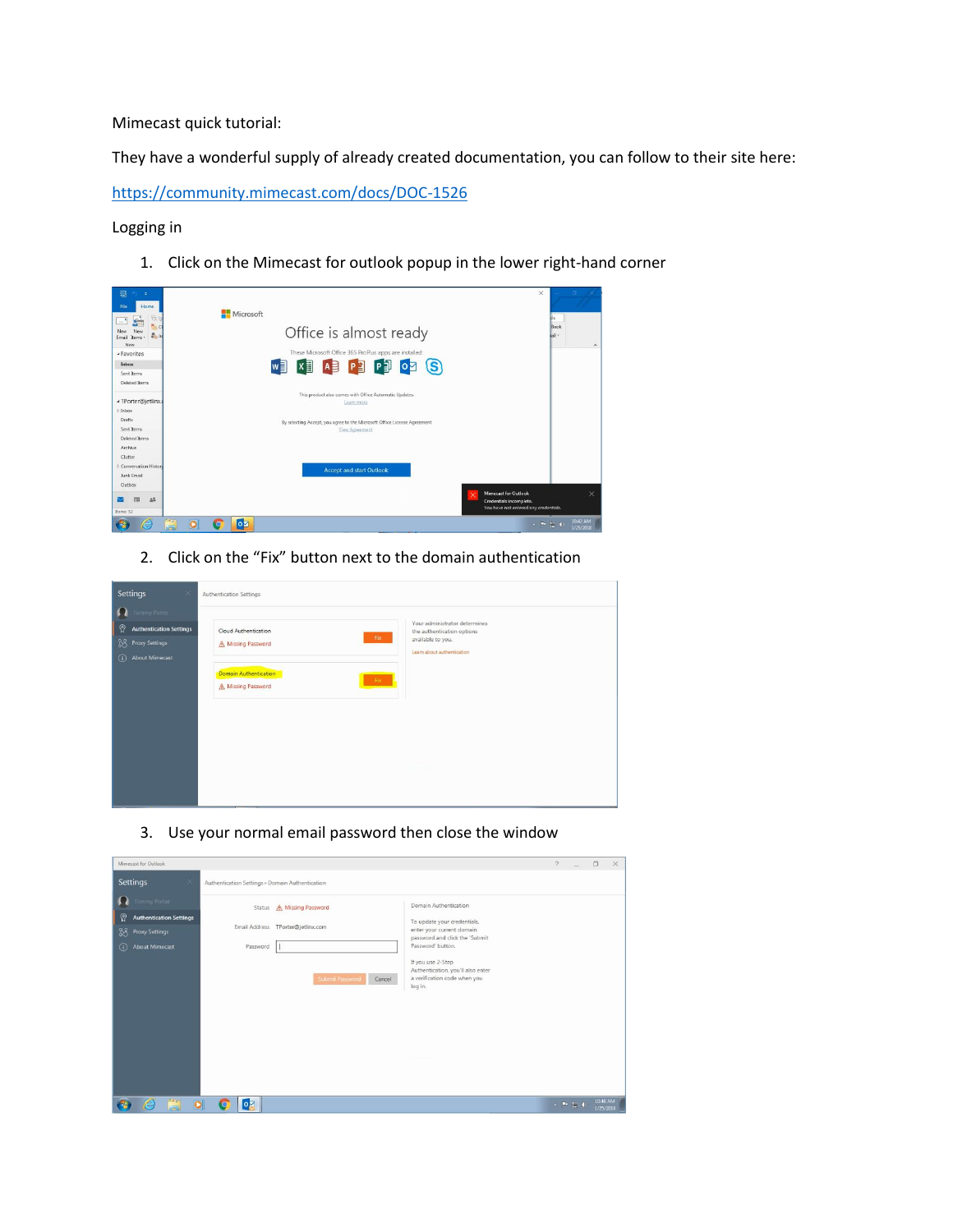Searching for emails

1. There is a new field for you to search in, right below the normal search. This will search your email archive.



2. This will pop up a Mimecast window showing your search results

| Mimecast for Outlook                         |                                                                                                                                          | $\square$ $\times$<br>$\gamma$<br>$\overline{\phantom{a}}$ |
|----------------------------------------------|------------------------------------------------------------------------------------------------------------------------------------------|------------------------------------------------------------|
| mimecast                                     | Ò<br>Search Results                                                                                                                      | Compose                                                    |
| <b>Tommy Porter</b><br>1. I<br>$\rightarrow$ | $\times \equiv Q$<br>tommy                                                                                                               |                                                            |
| $\odot$<br><b>Smart Tags</b>                 | Newest +                                                                                                                                 |                                                            |
| On Hold Messages<br>$\circ$                  | AT&T BusinessDirect eBill Customer 1/25/2018 10:45 AM                                                                                    |                                                            |
| $\boxtimes$<br>Bounces and Rejections v      | AT&T BusinessDirect eBill Invoice Now Available for Viewing 10 KB<br>Dear Tommy Porter (jetlintp): The latest bill for the AT&T accounts |                                                            |
| <b>Managed Senders</b><br>ሥ                  | <b>Tommy Porter</b><br>1/25/2018 10:23 AM<br><b>4.8 MB</b><br>I screen                                                                   |                                                            |
| Large File Send                              | Sent from my Android phone using TouchDown (www.symantec.c                                                                               |                                                            |
|                                              |                                                                                                                                          |                                                            |
|                                              |                                                                                                                                          |                                                            |
|                                              |                                                                                                                                          |                                                            |
|                                              | No messages selected<br>Click a message to show it here                                                                                  |                                                            |
|                                              |                                                                                                                                          |                                                            |
|                                              |                                                                                                                                          |                                                            |
|                                              |                                                                                                                                          |                                                            |
|                                              |                                                                                                                                          |                                                            |
|                                              |                                                                                                                                          |                                                            |
|                                              |                                                                                                                                          |                                                            |
| ි                                            |                                                                                                                                          |                                                            |
|                                              | 25 messages. Scroll down for more.                                                                                                       |                                                            |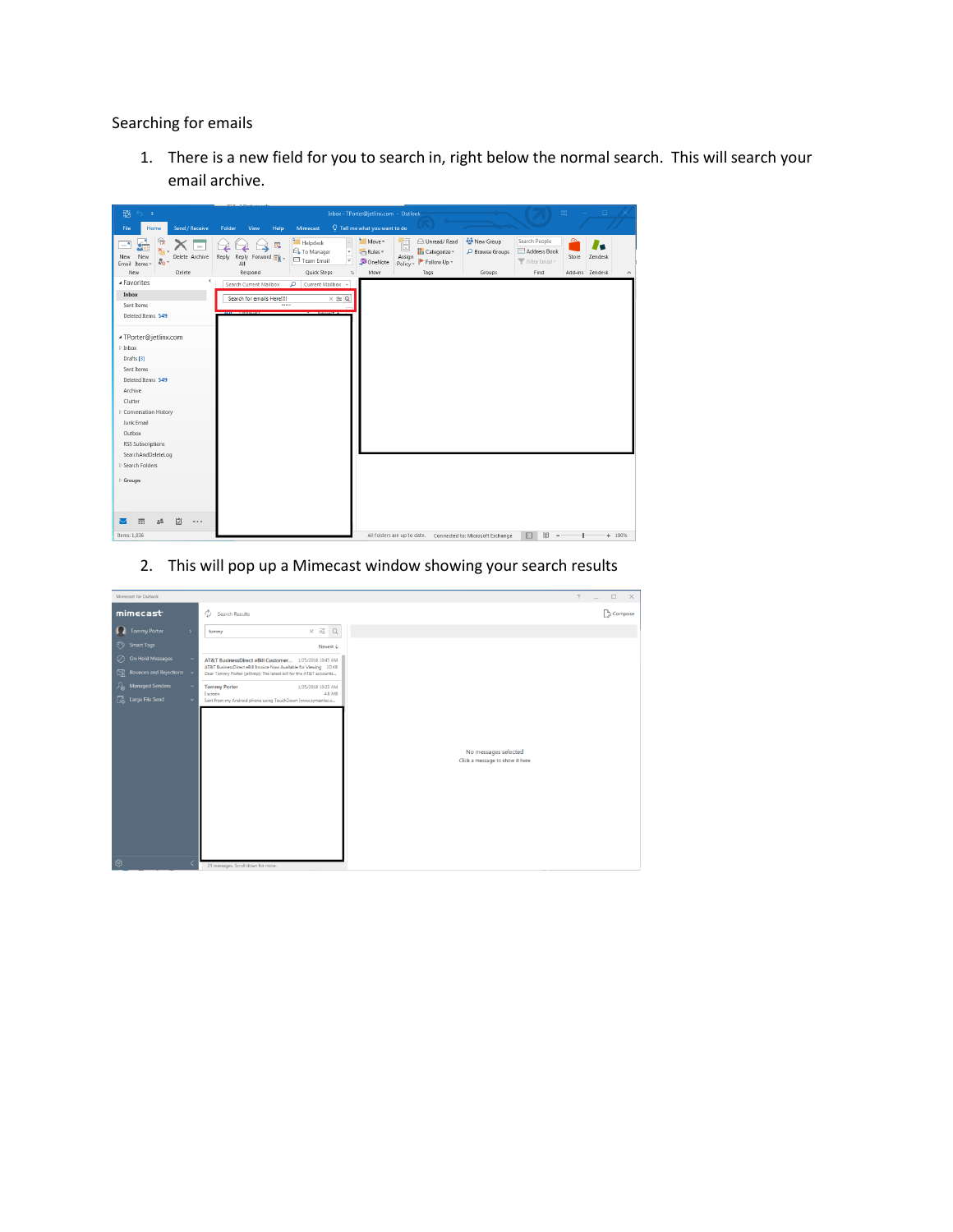On hold messages or bounces and rejections

1. In the lower right hand corner, click on the up arrow, then right click on the Mimecast icon, then select "open Mimecast for outlook"



2. This will popup the below screen, once there, you can check all your on hold, blocked or rejected messages through the tabs on the left.



- 3. Release:
	- a. Release sends the message to your inbox
	- b. Release message and permit address sends to inbox and whitelists sender
	- c. Release message and permit domain sends to inbox and whitelists domain
- 4. Reject:
	- a. Reject blocks message
	- b. Reject message and block address blocks email and the sender
	- c. Reject message and block domain blocks email and the domain
- 5. Spam:
	- a. Spam flags as spam and auto block from the list for the future
	- b. Phishing reports as a phishing attempt and blocks for the future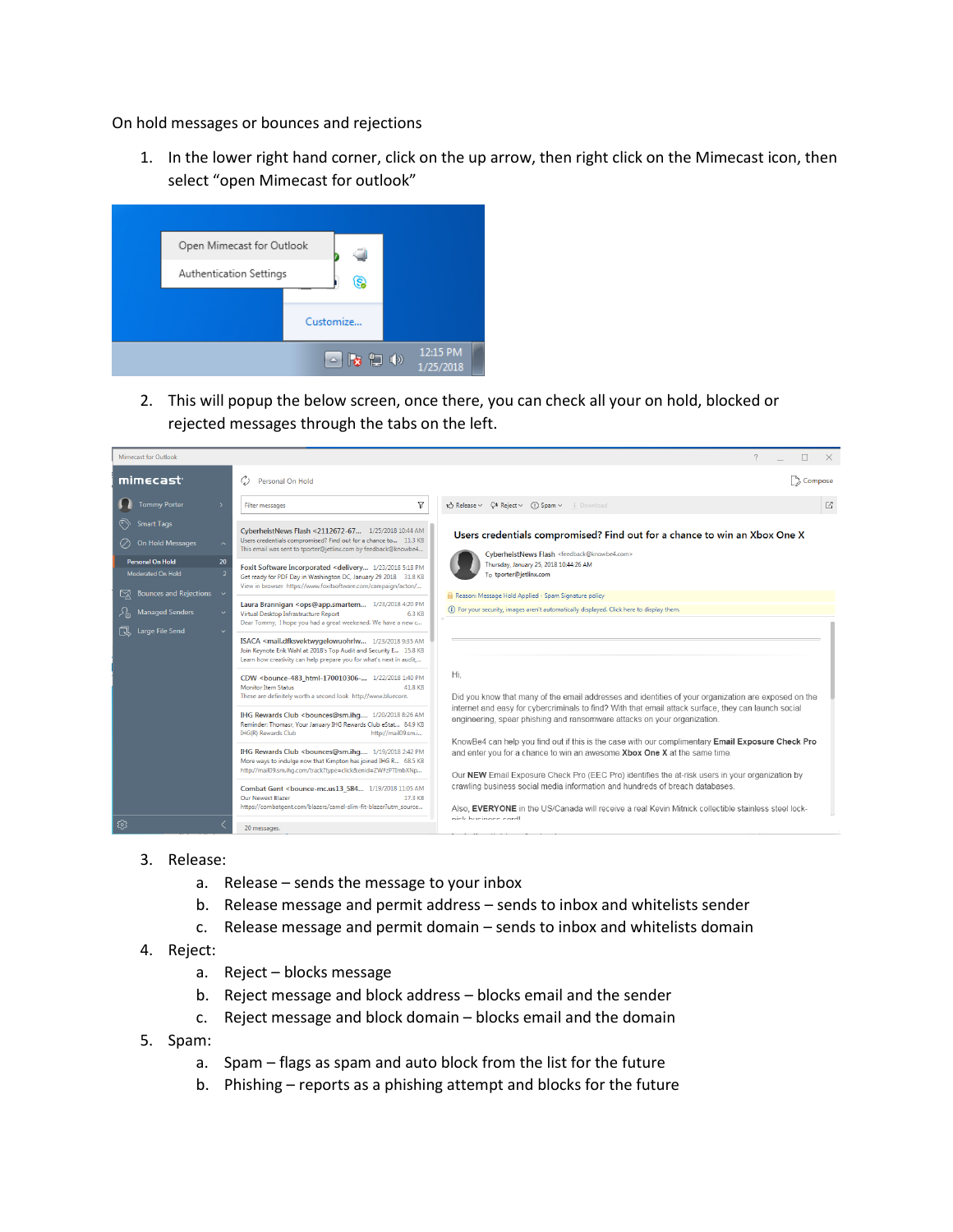"Managed senders" is for monitoring you approved and denied lists.

You can also send an email directly from this window in the top right hand corner.

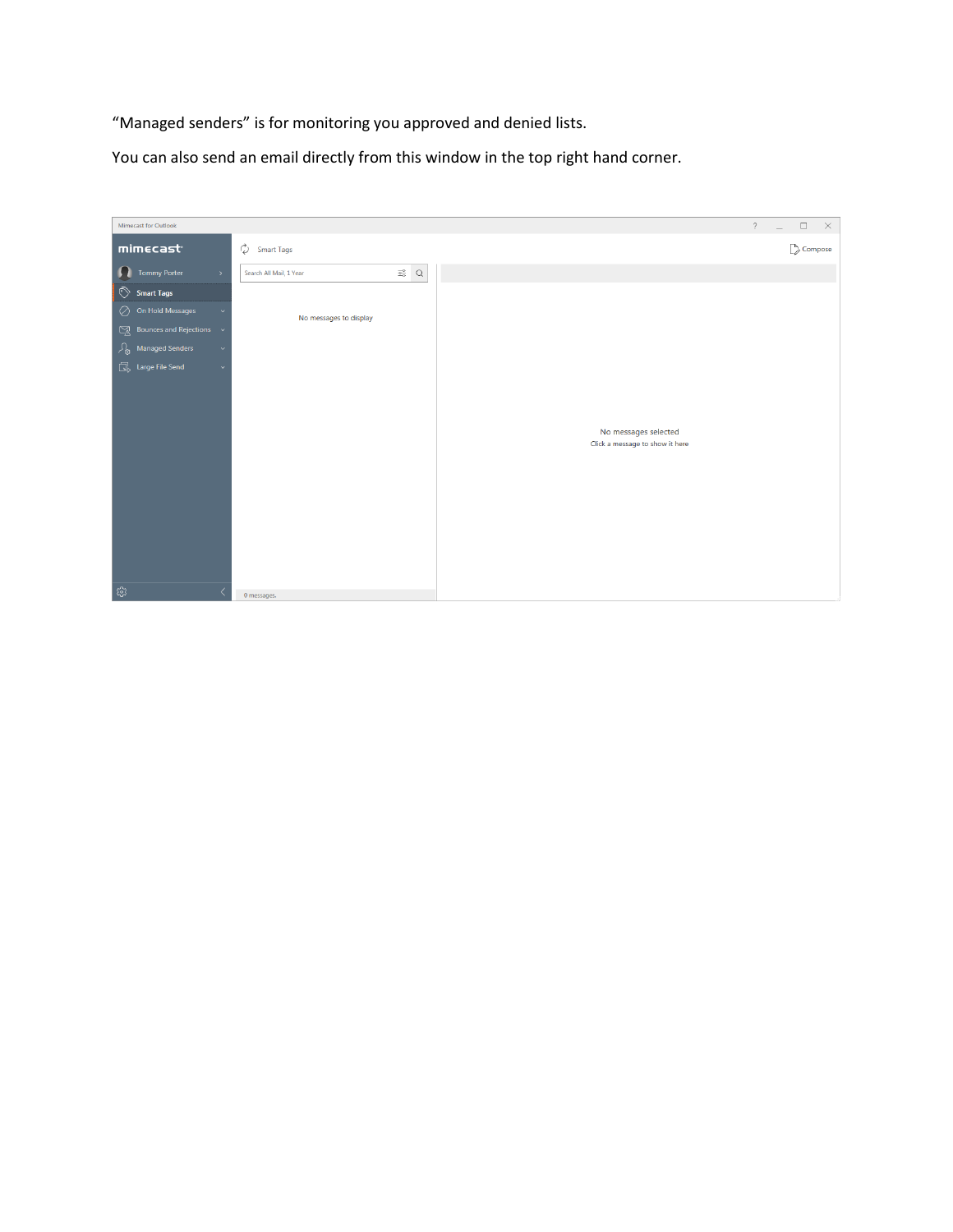Managing and searching multiple accounts:

1. Right click on the Mimecast icon or click the Mimecast tab in your outlook, then click search:





- 2. If you don't see "delegate accounts" on the left, you can click your name and it will pop up.
- 3. Click on the delegate account you'd like to search
- 4. Search as you normally would